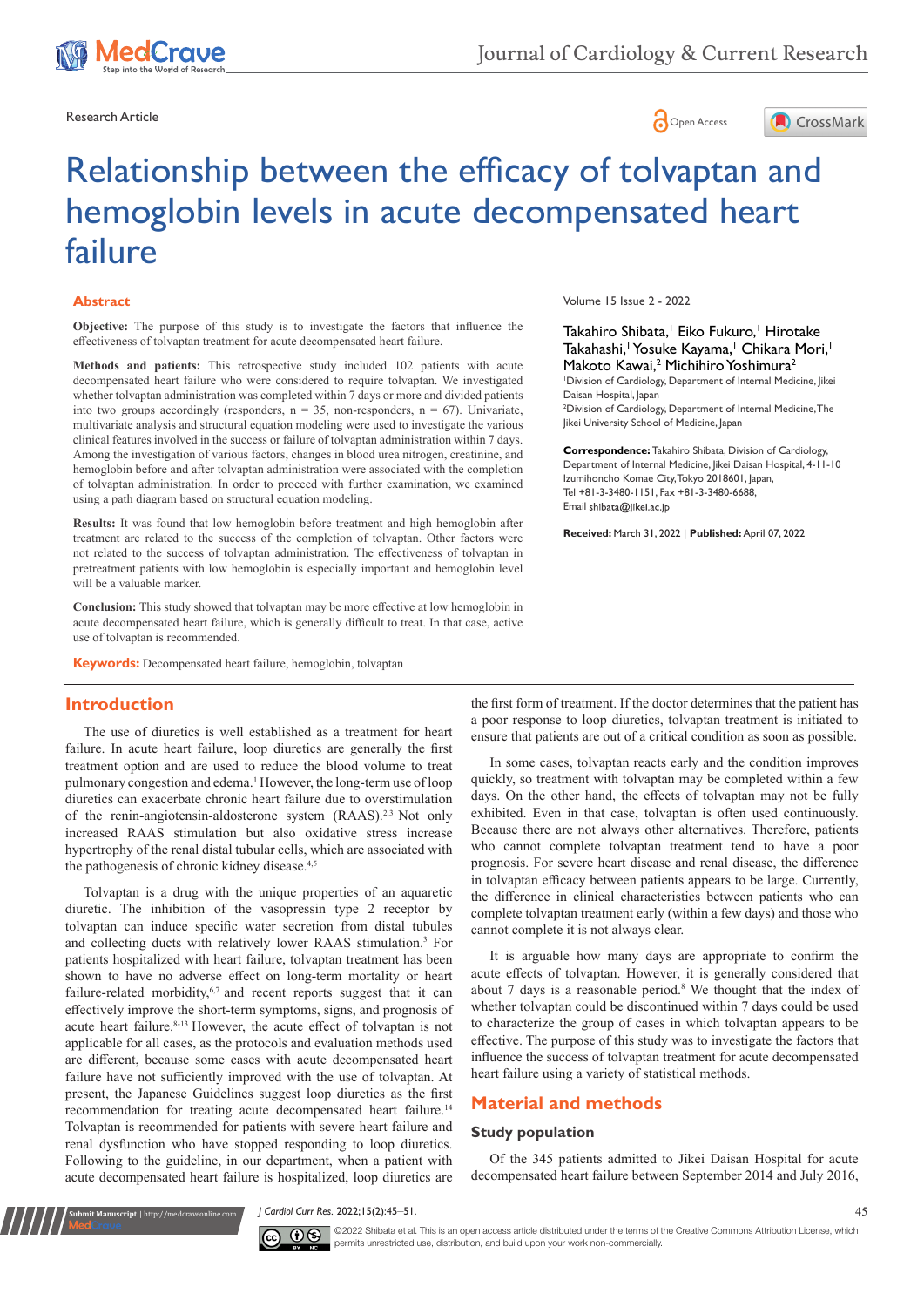102 were treated with tolvaptan within 24 hours of admission, because loop diuretics alone were not sufficient to treat severe congestion. These patients had acute decompensated heart failure and/or renal failure and were considered to have a fatal condition or to require mechanical support. Therefore, it was mandatory for doctors to add tolvaptan to the treatment of these patients. This study has been approved by the ethical board of our facility (No. 30-169).

#### **Termination or continuation of tolvaptan treatment**

Tolvaptan treatment was discontinued as soon as the symptoms and signs of heart failure improved, after which treatment with loop diuretics was continued. However, if heart failure did not improve sufficiently, tolvaptan treatment was continued. As a result, tolvaptan was used for an average of 168 days (1–1021 days). A previous report<sup>8</sup> examined whether tolvaptan treatment could be discontinued within 7 days after it was first administered. In our study, patients were classified into two groups according to whether tolvaptan treatment was discontinued within 7 days (group A: n=35) or more than 7 days (group B:  $n = 67$ ). Therefore, we decided that the former group contained patients who had responded to tolvaptan and the latter group contained non-responders.

The observation period was 1021 days. Twenty-nine patients (28%) died during this period (group A,  $n=12$ ; group B,  $n=17$ ). This difference was not statistically significant. The incidence of dilated cardiomyopathy in group A was significantly lower than that in group B ( $p < 0.05$ ). There were no significant differences in the numbers of patients with ischemic heart disease, valvular heart disease, type-2 diabetes mellitus, or hypertension. Some cases in which tolvaptan had been used for chronic heart failure were included in group B. Patients undergoing hemodialysis, with acute myocardial infarction and patients under 20 years of age were excluded from the present study.

## **Vital signs, blood sampling and measurements**

Vital signs, body weight, urine volume, systolic blood pressure, and cardiothoracic rate (CTR) on chest radiography were obtained at admission (baseline) and 7 days after admission (on day 7). Routine blood sampling, including blood counts and biochemistry, was performed baseline and day 7. B-type natriuretic peptide (BNP) levels were determined by an enzyme immunoassay using an antibody agonist human BNP (Shionogi Co. Ltd., Tokyo, Japan). Differences in the admission and day 7 values were calculated as the change in the range of each factor, expressed as delta  $(\Delta)$ , where

Delta  $(\Delta)$  = (day 7 value) – (baseline value).

#### **Left ventricular ejection fraction on echocardiography**

At the time of admission, all patients underwent transthoracic echocardiography using an echo machine (Vivid E95, GE Health Care Japan, Tokyo, Japan). Conventional variables (left ventricular diastolic dimension, left ventricular systolic dimension, left ventricular inflow velocity and left ventricular outflow velocity) including the left ventricular ejection fraction (LVEF), were measured. The LVEF was obtained using the modified Simpson method and the trace end systolic and end diastolic dimensions were calculated.

#### **Statistical analysis**

Continuous variables were expressed as the mean  $\pm$  standard deviation, and categorical variables were expressed as percentages. Continuous data were analyzed using Student's t-test, and categorical data were analyzed using the chi-squared test. Univariate and multivariate logistic regression analyses were performed to identify the clinical factors (age, blood urea nitrogen, creatinine, hemoglobin and LVEF) influencing the completion of tolvaptan (drug) administration (CDA) before and after treatment. These statistical analyses were performed using the SPSS software program (version 21.0; SPSS Inc., Chicago, IL, USA). P-value of  $\leq 0.05$  were considered to indicate statistical significance.

In addition to univariate and multivariate analyses, we performed structure equation modeling.

This is because structure equation modeling can remove as many confounding factors as possible. Furthermore, it is possible to examine whether the absolute value of each factor before and after tolvaptan treatment affected the completion of tolvaptan administration. A path analysis, based on structural equation modeling, was used to investigate the relationship between each factor, and their influence on the CDA was investigated. CDA was denoted as '1' in cases where treatment could be completed within 7 days, and '0' in cases where continuous administration was required. The path analysis was performed using the IBM SPSS AMOS software program (version 25, Amos Development Corporation, Meadville, PA, USA). We have previously described the method for creating the path model (15-17). In brief, the possible path model defined some hierarchical regression models among clinical factors and CDA. For every regression, the total variance in dependent variables was theorized to be affected either by independent variables that were included in the model or by extraneous variables. The structural equation model was tested, and P-values of < 0.05 were considered to indicate statistical significance.

# **Results**

## **Patient characteristics**

The average duration of tolvaptan use was  $3.8 \pm 2.0$  days in group A and  $253 \pm 318$  days in group B, and the average dose of tolvaptan was  $7.0 \pm 2.1$  mg/day in group A and  $8.2 \pm 3.9$  mg/day in group B (NS). **Table 1** shows the baseline characteristics of groups A and B.

There were no significant differences between the two groups with regard to sex, age, or the prevalence of basal diseases. The prevalence of diuretics use was significantly lower in group A than in group B (P< 0.01). The prevalence of other medications, including angiotensinconverting enzyme inhibitors/angiotensin receptor blockers, betablockers, and mineral corticoid receptor blockers did not differ between the two groups to a statistically significant extent.

## **Laboratory data and echocardiographic variables at admission and 7 days**

The changes in the laboratory data at baseline and 7 days after the administration of tolvaptan are also provided in Table 1. In group A, the blood urea nitrogen (BUN) levels were significantly decreased  $(P < 0.05)$  and BNP level was significantly reduced  $(P < 0.01)$ . In contrast, hemoglobin (Hb) levels were significantly increased ( $P <$ 0.001). In group B, the sodium (Na) level was significantly increased  $(P < 0.05)$  and the BNP level was significantly reduced  $(P < 0.05)$ .

Significant differences were observed in the baseline BNP, and LVEF levels of groups A and B (BNP:  $P < 0.05$ , EF:  $P < 0.05$ ). At baseline, loop diuretics were used significantly less frequently in group A than in group B ( $P < 0.01$ ). There were no significant differences in the usage of other medications at baseline.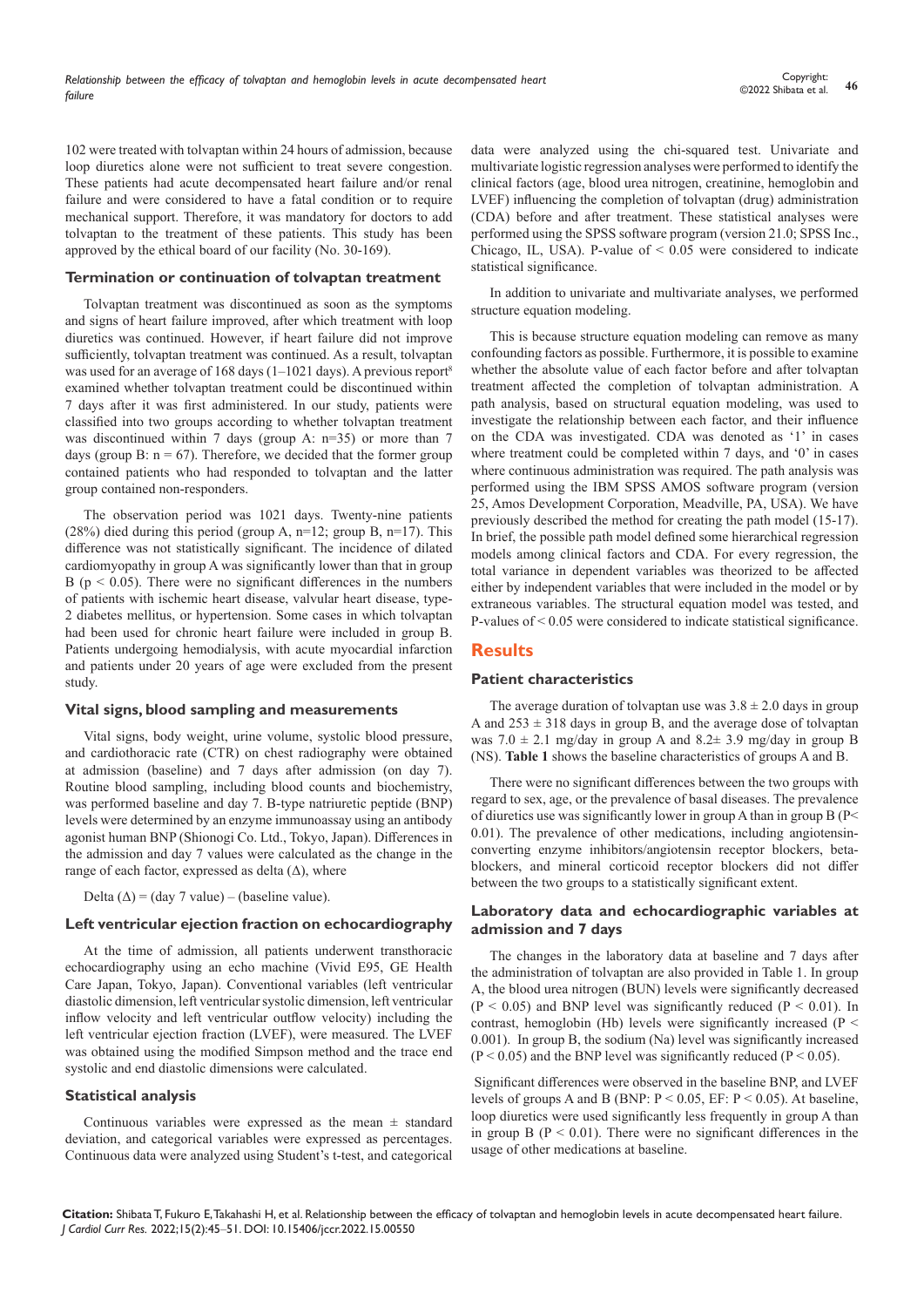# **Table 1** Patient characteristics

| <b>Characteristics</b>                   |          | Overall                 | <b>Group A</b>     | <b>Group B</b>   | <b>P-values</b><br>between groups |
|------------------------------------------|----------|-------------------------|--------------------|------------------|-----------------------------------|
|                                          |          | Number (%) or Mean ± SD |                    |                  |                                   |
| Number                                   |          | 102                     | 35                 | 67               |                                   |
| Male gender                              |          | 56 (54.9)               | 20(57.1)           | 36(53.7)         | NS                                |
| Age (years old)                          |          | 76.0±12.6               | 75.3±12.4          | $76.3 \pm 12.7$  | <b>NS</b>                         |
| BUN (mg/dL)                              | baseline | 30.4±13.8               | $30.1 \pm 16.7$    | $30.6 \pm 12.2$  | <b>NS</b>                         |
|                                          | Day 7    | $32.4 \pm 16.3$         | $27.2 \pm 9.7*$    | $35.0 \pm 18.4$  | P < 0.05                          |
|                                          | baseline | $1.49 \pm 0.87$         | $1.54 \pm 0.96$    | $1.47 \pm 0.83$  | <b>NS</b>                         |
| $Cr$ (mg/dL)                             | Day 7    | $1.48 \pm 0.96$         | $1.35 \pm 0.68$    | $1.54 \pm 1.07$  | NS.                               |
| Na (mEq/L)                               | baseline | $138.0 \pm 5.3$         | $138.7 \pm 5.1$    | $137.6 \pm 5.4$  | NS.                               |
|                                          | Day 7    | $139.1 \pm 4.0$         | $138.4 \pm 4.4$    | $139.4 \pm 3.7*$ | <b>NS</b>                         |
| $K$ (mEq/L)                              | baseline | $4.3 \pm 0.6$           | $4.3 \pm 0.6$      | $4.2 \pm 0.7$    | NS.                               |
|                                          | Day 7    | $4.4 \pm 0.5$           | $4.4 \pm 0.6$      | $4.3 \pm 0.5$    | <b>NS</b>                         |
|                                          | baseline | 869±762                 | 1069±801           | 765±726          | P < 0.05                          |
| BNP (pg/mL)                              | Day 7    | 527±935                 | 524±766**          | 529±1018*        | NS.                               |
|                                          | baseline | $11.8 \pm 2.45$         | $11.7 \pm 2.2$     | $11.8 \pm 2.6$   | NS                                |
| $Hb$ ( $g/dL$ )                          | Day 7    | $12.2 \pm 2.6^+$        | $12.8 \pm 2.6$ *** | $11.9 \pm 2.5$   | <b>NS</b>                         |
| LVEF $(%)$                               |          | $43.6 \pm 15.9$         | 38.6±12.6          | $46.0 \pm 16.8$  | P < 0.05                          |
| BW(kg)                                   | baseline | $63.1 \pm 15.6$         | $63.1 \pm 15.8$    | $63.1 \pm 15.8$  | NS.                               |
|                                          | Day7     | $57.0 \pm 13.4$         | $56.6 \pm 12.8$    | $57.2 \pm 14.2$  | <b>NS</b>                         |
| HR (beats/min)                           | baseline | 96±26                   | $100\pm26$         | 94±26            | NS.                               |
|                                          | Day7     | 76±15                   | 76±15              | 76±15            | <b>NS</b>                         |
| UV(mL)                                   | baseline | 2742±930                | 2890±1159          | 2660±773         | NS.                               |
|                                          | Day7     | $1383 \pm 312$          | 1370±354           | 1389±289         | <b>NS</b>                         |
| sysBP (mmHg)                             | baseline | $128 \pm 25$            | $135 \pm 25$       | $125 \pm 25$     | <b>NS</b>                         |
|                                          | Day7     | 114±15                  | $114 \pm 15$ *     | 113±16           | NS                                |
| CTR (%)                                  | baseline | $63.0 \pm 6.0$          | $63.0 \pm 6.3$     | $63.0 \pm 5.8$   | NS.                               |
|                                          | Day7     | $57.5 \pm 5.9$          | $56.3 \pm 6.5^*$   | $58.1 \pm 5.5$   | <b>NS</b>                         |
| Underlying cardiovascular disease number |          |                         |                    |                  |                                   |
| <b>DCM</b>                               |          | 12(58.3)                | 1(100.0)           | 11(54.5)         | P < 0.05                          |
| <b>IHD</b>                               |          | 34 (70.6)               | 14(78.6)           | 20(65.0)         | NS.                               |
| Valvular diseases                        |          | 21(33.3)                | 6(16.7)            | 15(40.0)         | <b>NS</b>                         |
| Hypertension                             |          | 75 (73.5)               | 24(68.6)           | 51(76.1)         | <b>NS</b>                         |
| Post PCI therapy                         |          | 34 (33.3)               | 14(40.0)           | 20(29.9)         | <b>NS</b>                         |
| DM                                       |          | 30(29.4)                | 8(22.9)            | 22(32.8)         | <b>NS</b>                         |
| Dyslipidemia                             |          | 33 (32.4)               | 10(28.6)           | 23(34.3)         | <b>NS</b>                         |
| <b>Baseline</b> medication               |          |                         |                    |                  |                                   |
| ACE-Is / ARBs                            |          | 51(50.0)                | 20(57.1)           | 31(46.3)         | <b>NS</b>                         |
| Beta blockers                            |          | 49 (48.0)               | 13(37.1)           | 36 (53.7)        | <b>NS</b>                         |
| Loop diuretics                           |          | 71 (69.6)               | 18(51.4)           | 53 (79.1) *      | P < 0.01                          |

**Citation:** Shibata T, Fukuro E, Takahashi H, et al. Relationship between the efficacy of tolvaptan and hemoglobin levels in acute decompensated heart failure. *J Cardiol Curr Res.* 2022;15(2):45‒51. DOI: [10.15406/jccr.2022.15.00550](https://doi.org/10.15406/jccr.2022.15.00550)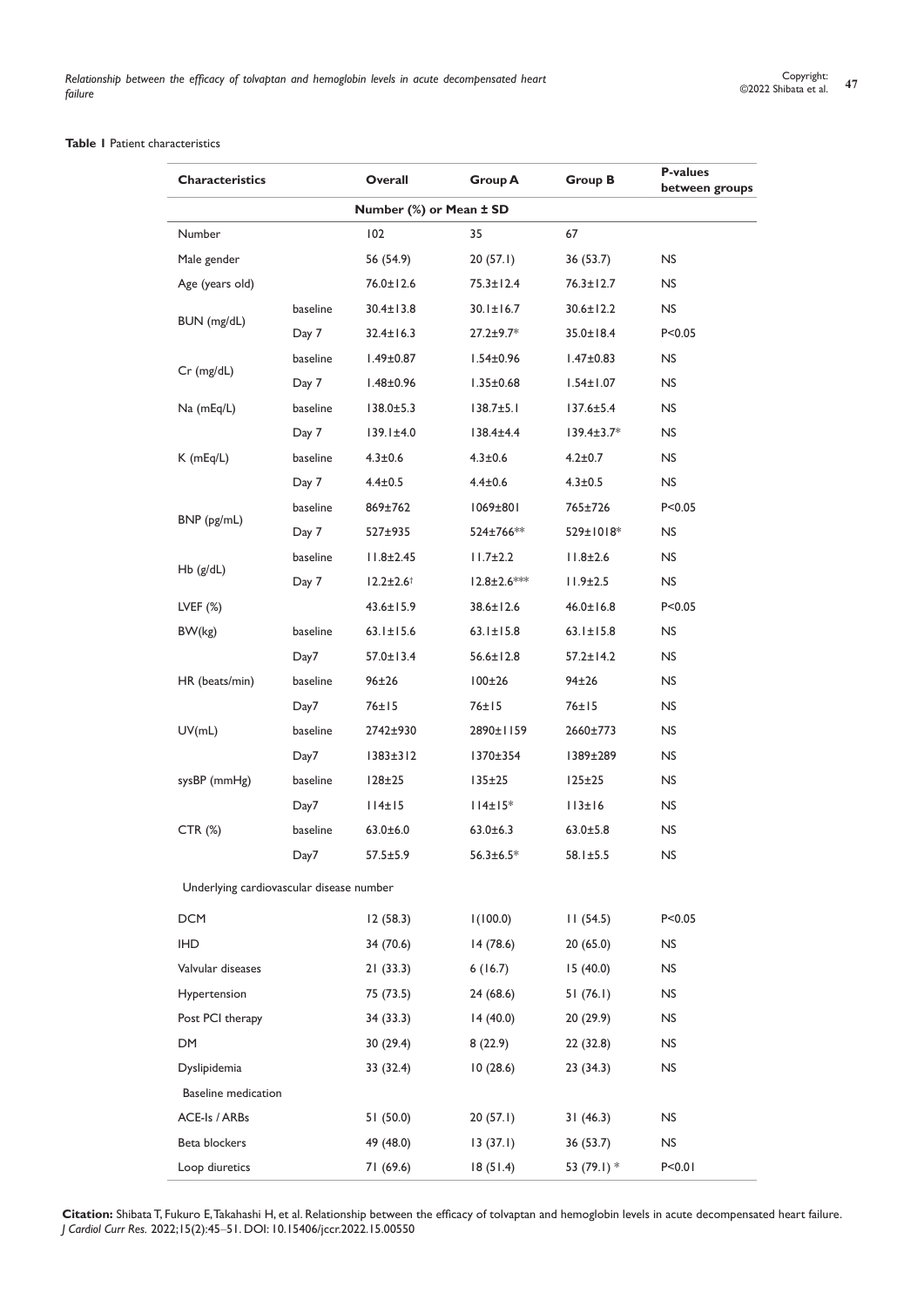| Table Continued        |                         |                |                |                                   |
|------------------------|-------------------------|----------------|----------------|-----------------------------------|
| <b>Characteristics</b> | Overall                 | <b>Group A</b> | <b>Group B</b> | <b>P-values</b><br>between groups |
|                        | Number (%) or Mean ± SD |                |                |                                   |
| <b>MRAs</b>            | 44(43.1)                | 15 (42.9)      | 29(43.3)       | <b>NS</b>                         |
| Digitalis              | 12(11.7)                | 5(14.3)        | 7(10.4)        | NS.                               |
| <b>Statins</b>         | 34(3.9)                 | 8(22.9)        | 26 (38.8)      | <b>NS</b>                         |

BW, body weight; HR, heart rate; systBP, systolic blood pressure; CTR, Cardiothoracic ratio; BNP, B-type natriuretic peptide; BUN, blood urea nitrogen; Cr, creatinine; Na, serum sodium; K, serum potassium; Hb, Hemoglobin; LVEF, left ventricular ejection fraction; DCM, dilated cardiomyopathy; IHD, ischemic heart disease; PCI percutaneous coronary intervention therapy; DM, Type-2 diabetes mellitus; ACE-Is, angiotensin-converting enzyme inhibitors; and ARBs, angiotensin II type I-receptor blockers; MRAs, mineralocorticoid receptor antagonists.

\*P < 0.05, \*\*P < 0.01, \*\*\*P < 0.001; statistical significance in the comparison of clinical factors between baseline and day 7 after tolvaptan administration

P-values between groups denote the statistical significance of the comparison of the clinical factors between group A and B

#### **Statistical analysis of factors and associated changes**

Tables 2 and 3 present the results of the univariate and multiple logistic regression analyses.

These were performed to identify the clinical factors influencing CDA at baseline (Table 2) and on day 7 after tolvaptan administration (Table 3). No significant differences were detected using either method.

**Table 2** The results of the univariate and multiple logistic regression analyses to identify baseline clinical factors influencing the completion of tolvaptan administration

| Dependent variable |                          |               | Logistic regression analysis |           |               |                 |  |
|--------------------|--------------------------|---------------|------------------------------|-----------|---------------|-----------------|--|
| <b>CDA</b>         | <b>Univariate</b>        |               | <b>Multivariate</b>          |           |               |                 |  |
|                    | <b>OR</b>                | 95% CI        | <b>P</b> values              | <b>OR</b> | 95% CI        | <b>P-values</b> |  |
| Male gender        | $\overline{\phantom{a}}$ | ٠             | ٠                            | 1.766     | 0.519, 6.011  | <b>NS</b>       |  |
| Age                | 0.994                    | 0.962, 1.026  | <b>NS</b>                    | 0.983     | 0.926, 1.044  | <b>NS</b>       |  |
| <b>BUN</b>         | 0.997                    | 0.968, 1.028  | <b>NS</b>                    | 0.967     | 0.909, 1.029  | <b>NS</b>       |  |
| Cr                 | 1.101                    | 0.694, I.748  | <b>NS</b>                    | 1.188     | 0.487, 2.898  | <b>NS</b>       |  |
| Log BNP            | 4.795                    | 1.392, 16.513 | <b>NS</b>                    | 1.527     | 0.219, 10.633 | <b>NS</b>       |  |
| <b>Hb</b>          | 0.994                    | 0.840, I.I76  | <b>NS</b>                    | 0.780     | 0.561, 1.086  | <b>NS</b>       |  |
| <b>LVEF</b>        | 0.969                    | 0.941, 0.998  | P < 0.05                     | 0.958     | 0.913, 1.005  | <b>NS</b>       |  |

CDA, completion of tolvaptan (drug) administration; OR, odds ratio; CI, confidence interval; 95% CI, 95% confidence interval; R<sup>2</sup>, adjusted coefficient of determination; BNP, B-type natriuretic peptide; BUN, blood urea nitrogen; Cr, creatinine; Hb, hemoglobin, LVEF, left ventricular ejection fraction

Table 3 The results of the univariate and multiple logistic regression analyses to identify the day 7 clinical factors influencing the completion of tolvap tan administration

| Dependent variable              |           |              | Logistic regression analysis |           |                     |                 |  |
|---------------------------------|-----------|--------------|------------------------------|-----------|---------------------|-----------------|--|
| <b>Univariate</b><br><b>CDA</b> |           |              |                              |           | <b>Multivariate</b> |                 |  |
|                                 | <b>OR</b> | 95% CI       | <b>P</b> values              | <b>OR</b> | 95% CI              | <b>P-values</b> |  |
| Male gender                     | ٠         | ٠            | ٠                            | 1.727     | 0.549, 5.434        | <b>NS</b>       |  |
| Age                             | 0.994     | 0.962, 1.026 | <b>NS</b>                    | 1.048     | 0.989, 1.111        | <b>NS</b>       |  |
| <b>BUN</b>                      | 0.964     | 0.933, 0.995 | <b>NS</b>                    | 0.948     | 0.894, 1.004        | <b>NS</b>       |  |
| Cr                              | 0.778     | 0.462, 1.308 | <b>NS</b>                    | 1.629     | 0.696, 3.811        | NS.             |  |
| Log BNP                         | 1.299     | 0.493, 3.421 | <b>NS</b>                    | 0.667     | 0.164, 2.708        | <b>NS</b>       |  |
| <b>Hb</b>                       | 1.142     | 0.968, I.346 | <b>NS</b>                    | 1.119     | 0.865, I.448        | <b>NS</b>       |  |
| <b>LVEF</b>                     | 0.999     | 0.999, 1.000 | <b>NS</b>                    | 0.999     | 0.998, 1.000        | <b>NS</b>       |  |

CDA, completion of tolvaptan (drug) administration; OR, odds ratio; CI, confidence interval. 95% CI, 95% confidence interval; R<sup>2</sup>, adjusted coefficient of determination; BNP, B-type natriuretic peptide; BUN, blood urea nitrogen; Cr, creatinine; Hb, hemoglobin, LVEF, left ventricular ejection fraction

**Citation:** Shibata T, Fukuro E, Takahashi H, et al. Relationship between the efficacy of tolvaptan and hemoglobin levels in acute decompensated heart failure. *J Cardiol Curr Res.* 2022;15(2):45‒51. DOI: [10.15406/jccr.2022.15.00550](https://doi.org/10.15406/jccr.2022.15.00550)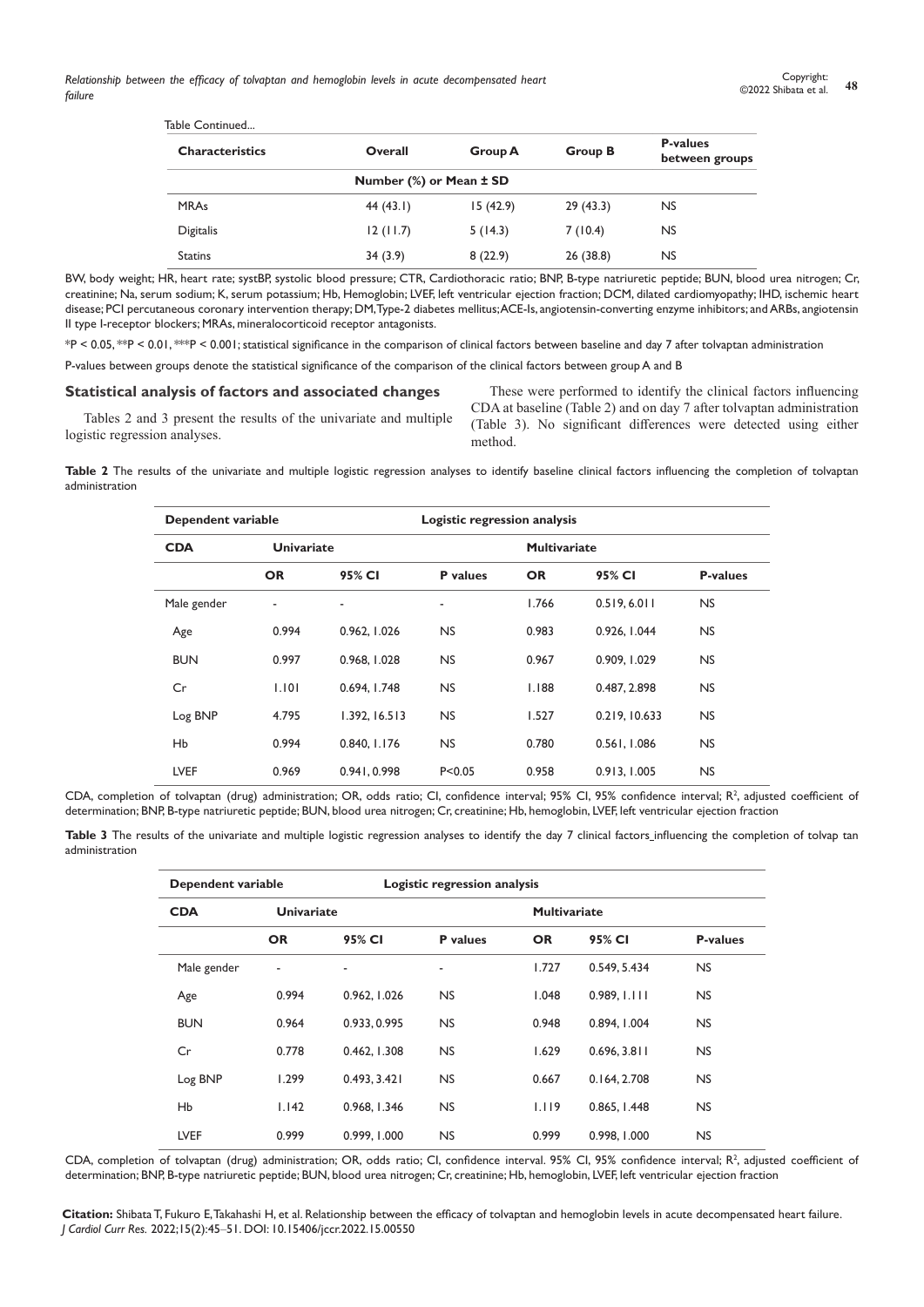# **Differences between groups A and B in the changes range (Δ) of each factor, before and after tolvaptan treatment**

Table 4 shows the differences in the values of each factor between groups A and B before and after tolvaptan treatment. Group B showed significantly greater changes in BUN ( $\triangle$ BUN), and creatinine ( $\triangle$ Cr) (group A vs. group B:  $\triangle BUN$ , P < 0.05, and  $\triangle Cr$ , P < 0.001). On the other hand, the change in Hb (ΔHb) was significantly greater in group A than in group B ( $P \le 0.001$ ).

**Table 4** Changes in each factor (Δ) after tolvaptan administration

|                         | <b>Group A</b><br>$(n=35)$ | <b>Group B</b><br>$(n=67)$ | <b>P-values</b> |
|-------------------------|----------------------------|----------------------------|-----------------|
| $\Delta$ BUN (mg/dL)    | $-2.89 \pm 18.6$           | $4.46 \pm 14.4$            | P < 0.05        |
| $\Delta Cr$ (mg/dL)     | $-0.192 \pm 0.635$         | $0.075 \pm 0.463$          | P < 0.05        |
| $\Delta$ Na (mg/dL)     | $-0.314 \pm 7.13$          | $1.77 + 4.42$              | <b>NS</b>       |
| $\triangle BNP$ (mg/dL) | $-545+858$                 | $-236+931$                 | <b>NS</b>       |
| $\Delta Hb$ (mg/dL)     | $1.05 \pm 1.18$            | $0.186 \pm 1.20$           | P < 0.001       |

Delta ( $\Delta$ ) represents the change in value [(the value on day 7) – (the value at baseline)]

BNP, B-type natriuretic peptide; BUN, blood urea nitrogen; Cr, creatinine; Na, serum sodium; Hb, hemoglobin

P-values denote the statistical significance of the difference between group A and B

## **Structural equation modeling to search for factors associated with CDA**

From the above results, it was inferred that BUN, Cr, and Hb are important for the CDA of tolvaptan. A further logical analysis is needed to identify factors associated with successful termination of tolvaptan. A path diagram of the structural equation modeling was devised and analyzed, as shown in Figure 2.



**Figure 1** Chart showing the distribution of days of tolvaptan treatment. The range of tolvaptan use was 1-1021 days, and the average period of use was 168 days.



**Figure 2** Path diagram with standardized regression coefficients for the independent variables against dependent variables.

The path shows standardized coefficients of the regressing independent variable for the dependent variable of the related path (BUN to CDA, BUN to CDA, Cr to CDA, Cr to CDA, Cr to CDA, Hb to CDA, Hb to CDA). Arrows are drawn before and after the administration of tolvaptan, and the direct or indirect effects of each factor on CDA are calculated. Detailed results are shown in Table 5. BUN, blood urea nitrogen; CDA, completion of tolvaptan administration; Cr, creatinine; Hb, hemoglobin.

**Table 5** Results of the path model

|                        |                   |            | <b>Regression coefficients</b> |                            |             |              |           |
|------------------------|-------------------|------------|--------------------------------|----------------------------|-------------|--------------|-----------|
| <b>Clinical Factor</b> |                   |            |                                | <b>Standardized effect</b> |             |              | P-values* |
|                        |                   |            | <b>Estimated</b>               | <b>Direct</b>              | Indirect    | <b>Total</b> |           |
| Pre-BUN                | $\longrightarrow$ | Post-BUN   | 0.589                          | 0.483                      | 0           | 0.483        | < 0.001   |
| $(R2=0.233)$           |                   |            |                                |                            |             |              |           |
| Pre-Cr                 | $\rightarrow$     | Post-Cr    | 0.836                          | 0.805                      | 0           | 0.805        | < 0.001   |
| $(R2=0.647)$           |                   |            |                                |                            |             |              |           |
| Pre-Hb                 | $\rightarrow$     | Post-Hb    | 0.909                          | 0.875                      | $\mathbf 0$ | 0.875        | < 0.001   |
| $(R2=0.765)$           |                   |            |                                |                            |             |              |           |
| Pre BUN                | $\longrightarrow$ | <b>CDA</b> | 0.001                          | 0.024                      | $-0.103$    | $-0.080$     | <b>NS</b> |
| Post BUN               | $\longrightarrow$ | <b>CDA</b> | $-0.006$                       | $-0.214$                   | 0           | $-0.214$     | <b>NS</b> |
| Pre-Cr                 | $\longrightarrow$ | <b>CDA</b> | 0.141                          | 0.254                      | $-0.089$    | 0.165        | <b>NS</b> |
| Post-Cr                | $\longrightarrow$ | <b>CDA</b> | $-0.059$                       | $-0.111$                   | 0           | $-0.111$     | <b>NS</b> |
| Pre-Hb                 | $\longrightarrow$ | <b>CDA</b> | $-0.107$                       | $-0.544$                   | 0.543       | $-0.001$     | P < 0.01  |
| Post-Hb                | $\longrightarrow$ | <b>CDA</b> | 0.118                          | 0.621                      | 0           | 0.621        | P < 0.001 |
| $(R2=0.188)$           |                   |            |                                |                            |             |              |           |

**Citation:** Shibata T, Fukuro E, Takahashi H, et al. Relationship between the efficacy of tolvaptan and hemoglobin levels in acute decompensated heart failure. *J Cardiol Curr Res.* 2022;15(2):45‒51. DOI: [10.15406/jccr.2022.15.00550](https://doi.org/10.15406/jccr.2022.15.00550)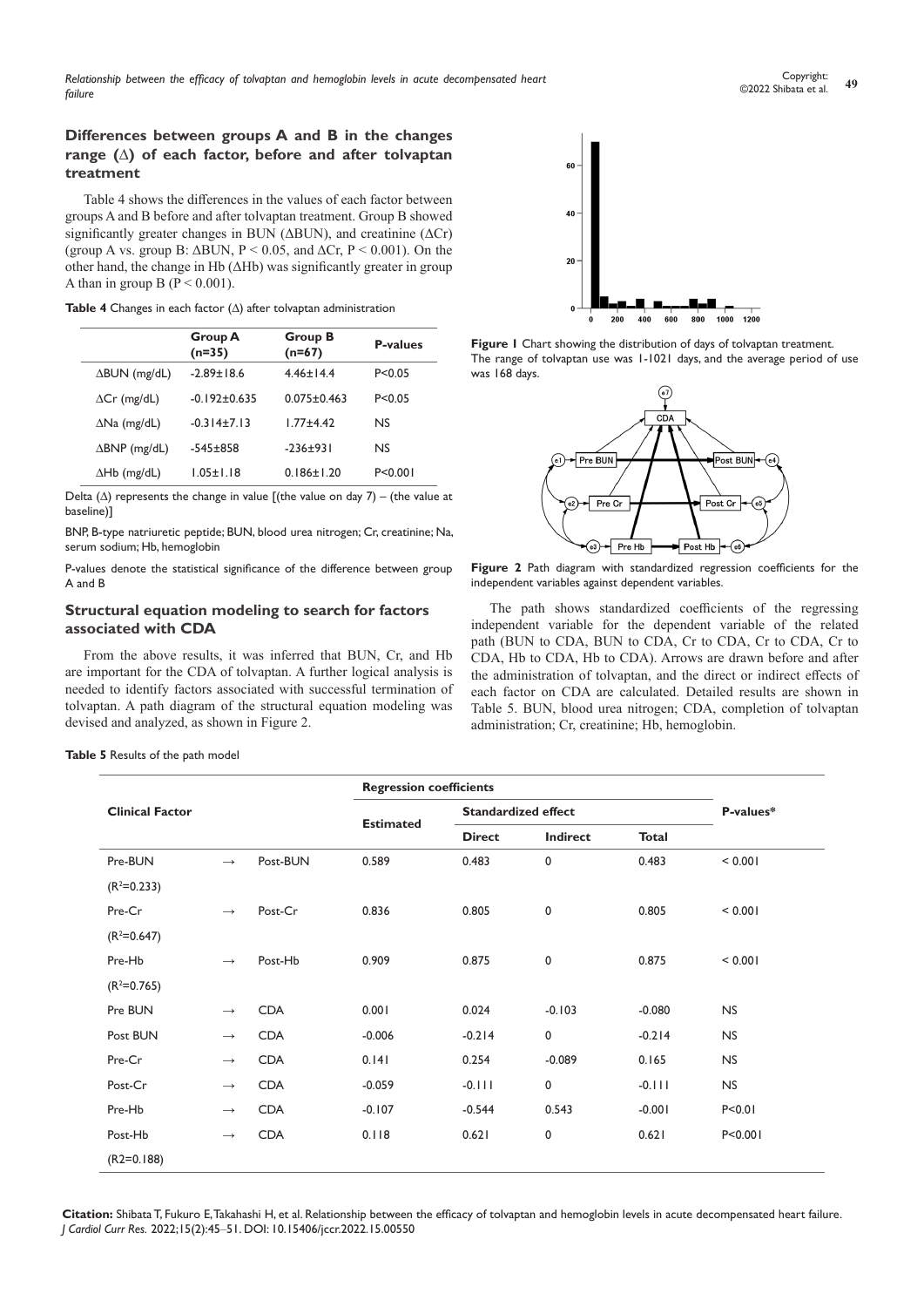|                        |                 |                         | <b>Regression coefficients</b> |                            |                         |          |              |  |
|------------------------|-----------------|-------------------------|--------------------------------|----------------------------|-------------------------|----------|--------------|--|
| <b>Clinical Factor</b> |                 |                         |                                | <b>Standardized effect</b> |                         |          | P-values*    |  |
|                        |                 |                         |                                |                            | Indirect                |          |              |  |
|                        | P-values        | C.C.                    |                                | P-values                   | C.C.                    |          | P-values     |  |
| 0.593                  | < 0.001         | $e \rightarrow e3$      | $-0.307$                       | P < 0.01                   | $e2 \leftrightarrow e3$ | $-0.279$ | P < 0.01     |  |
| 0.686                  | < 0.001         | $e4 \leftrightarrow e6$ | $-0.135$                       | <b>NS</b>                  | $e5 \leftrightarrow e6$ | $-0.191$ | <b>NS</b>    |  |
|                        | Table Continued |                         | <b>Estimated</b>               |                            | <b>Direct</b>           |          | <b>Total</b> |  |

The results (direct, indirect, and total effects) of the theoretically proposed path model analysis to identify the clinical factors influencing each other (see Figure 2, path model)

\*P-values: the marked P value denotes the evaluation value of the standardized direct effect coefficient. Cr, creatinine; Hb, hemoglobin; BUN, blood urea nitrogen; C.C., correlation coefficient; e, extraneous variable;  $R^2$ , squared multiple correlations

Each was placed at baseline and day 7 of tolvaptan administration, and lines were drawn to the corresponding values. Lines were drawn from each of the factors, as all factors may affect CDA. The precise results of the path model are summarized in Table 5.

Figure 2 shows that the results of the theoretical path model analysis identified which of the clinical factors influenced each other. An exploratory factor analysis revealed that Hb levels played a causative role in the CDA. Hb levels were significantly associated with CDA before (standardized regression coefficient: -0.544, P < 0.01) and after (standardized regression coefficient: 0.621, P < 0.001) treatment. Low Hb levels before administration and high Hb levels after treatment were associated with CDA.

## **Discussion**

As shown in Tables 1 and 2, univariate and multivariate analysis was less clear as to which factors were associated with CDA. Perhaps it is associated with a complex conjugation problem between all factors before and after administration. However, studies of pre- and post-treatment value differences list BUN, Cr, and Hb as possible factors. We then used structural equation modeling to find out which of BUN, Cr, and Hb was most relevant to CDA. As a result, pretreatment Hb and post-treatment Hb were associated with CDA. It was found that the lower the Hb before treatment, the higher the effectiveness of tolvaptan, and the higher the Hb after treatment, the higher the effectiveness of tolvaptan.

In particular, we believe that the relationship between pretreatment Hb and CDA is an important finding. Acute decompensated heart failure with low Hb before treatment means that tolvaptan is likely to improve the congestion state. On the other hand, in the case of heart failure, which is suffering from acute decompensated heart failure even if Hb is high, the effect of tolvaptan cannot be expected so much.

After the EVEREST trial with tolvaptan, the clinical profile and prognostic value of anemia at admission and discharge in patients admitted with heart failure with reduced ejection fraction have been reported.18 As a result, among hospitalized HF patients with reduced ejection fraction, modest anemia at discharge but not baseline was associated with increased all-cause mortality and short-term cardiovascular mortality plus HF hospitalization. The result is not inconsistent with our result. This is because tolvaptan is thought to mean improving the prognosis of patients with anemia on admission. Tolvaptan may have reduced and offset the adverse effects of anemia on admission.

It is unclear how pretreatment low Hb is associated with the effects of tolvaptan. Simply put, heart failure can lead to a decrease in Hb due to increased water and dilution.19,20 Due to the strong diuretic

effect of tolvaptan, a decrease in Hb before treatment may indicate the effectiveness of tolvaptan. However, if the effect of dilution is the same as BUN, it is unlikely that dilution alone can fully explain it.

In general, anemia is an independent prognostic factor in both acute and chronic heart failure.<sup>21,22</sup> Therefore, it would be very interesting if there was any relationship between tolvaptan and the improvement of anemia. Of course, it is unknown at this time. However, interesting research on vasopressin and anemia has been done as follows.

The first report is that AVPR1B plays an important role in the regulation of red blood cell estimation in both human cells and mouse cells.23 Tolvaptan has the effect of selectively antagonizing AVPV2 only. On the other hand, as a secondary reaction, the effect of an increase in endogenous vasopressin on other V1A and V1B cannot be denied. In the next paper, chronic activation of vasopressin V2 receptor signaling has also been reported to reduce renal medulla oxygen levels in rats.24 Vasopressin is thought to promote the progression of renal anemia; and so tolvaptan may be able to block it. In addition, other papers strongly suggested that hypoxia-inducible factor (HIF) is involved in vasopressin and hypoxia.25,26 In the future, it will be necessary to closely investigate the direct or indirect relationship between tolvaptan and the improvement of anemia in heart failure and renal failure. Perhaps the combined use of HIF-PH inhibitors and tolvaptan may be expected. This time, the underlying disorder of anemia has not been examined. Since it was a retrospective study, there was a shortage of research data. For example, measurements of serum iron, ferritin, total and unsaturated iron binding capacity, transferrin saturation, hepcidin, etc. may allow detailed examination of iron utilization. We would definitely like to go on to the next research.

## **Limitations**

Current research has some limitations. 1) The survey was conducted in a single facility with a small sample size. 2) Second, the determination of tolvaptan efficacy is at the discretion of the attending physician, and the possibility of biasing the results cannot be ruled out. However, the effectiveness of tolvaptan was determined based on chest radiographs and changes in urine output, so I think the bias is minimal. 3) Due to the use of various drugs in addition to loop diuretics and tolvaptan, the potential involvement of these drugs cannot be ignored. 4) The cause and severity of pretreatment anemia are unknown. 5) Path analysis does not represent cause and effect. It's just a relationship, and we may need to devise other path diagrams in the future.

# **Conclusion**

In acute decompensated heart failure, decreased Hb levels at admission were associated with the efficacy of tolvaptan treatment